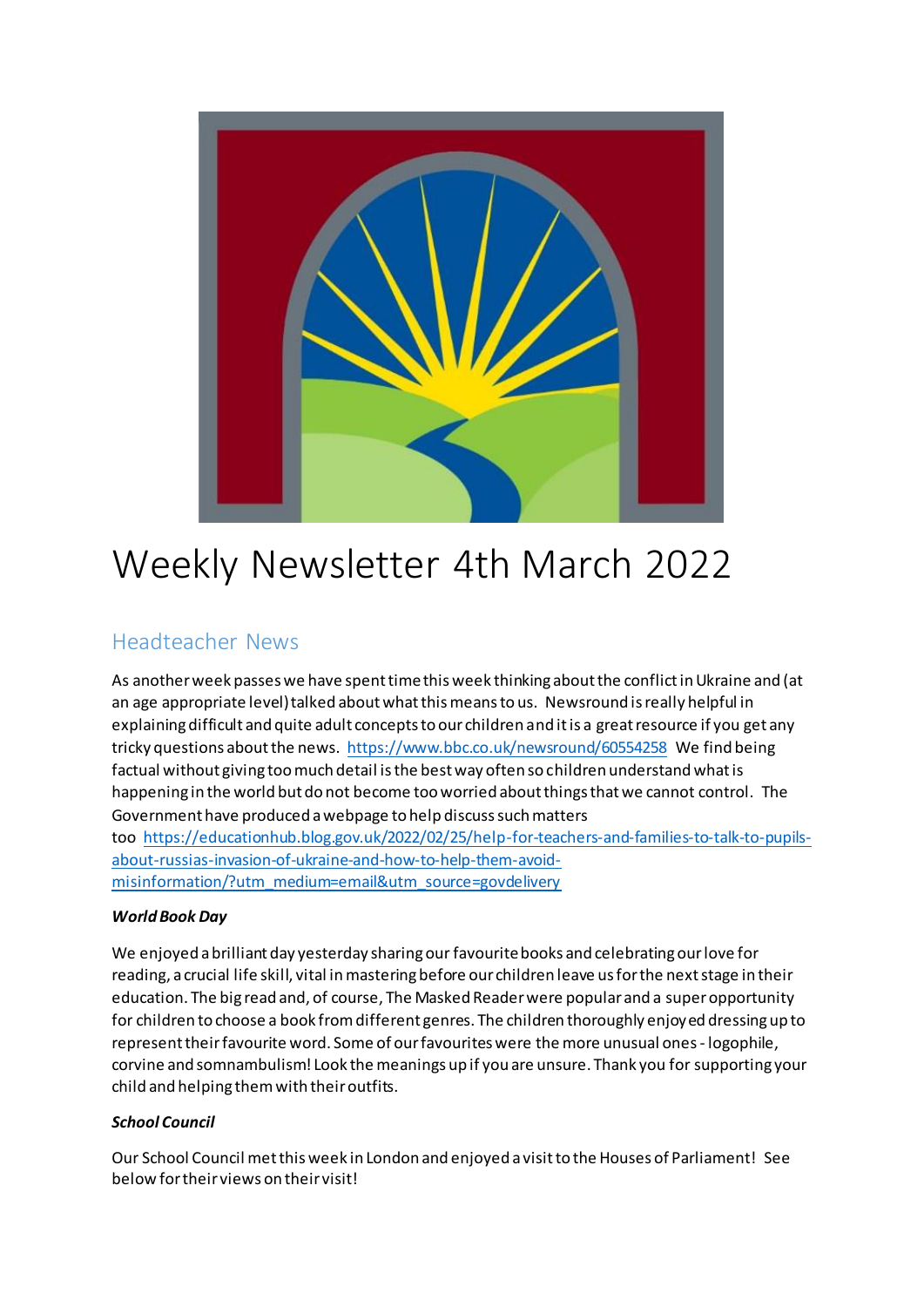#### *Leaving a Legacy*

It is at this time of year we remember our wonderful late Executive Headteacher, Darren Webb. Next Wednesday is the 2 year anniversary of Darren's death which shook the school community just before the first lockdown in 2020. Darren wanted the very best for all local children and in the growth of our small trust, was beginning to see such strength in what we could offer the children in all three of our schools by working together, developing the curriculum, sharing the best learning opportunities for our children and being a compassionate and caring community. We continue to focus on these aimsto ensure that children can be successful.

We are enjoying the daffodils and crocuses that we planted that are starting to bloom again in the school grounds. The older children are delighted to remember planting them and these are a wonderful reminder of the simple pleasures in life and the joy of nature.

On that note, I will finish this week and wish you a wonderful weekend with your families



Sarah Holman and the team at Loose

# Survey from Mr Johnson

It has been so lovely over the last couple of weeks to see us continuing to edge closer to real school life. We have celebrated class assemblies with parents for the first time in nearly two years and held our LOTW assemblies with adults attending as well. We forgot how much these moments mean for our school and our school community so it is amazing that we are having them again. In line with this continuing to normal life.

I have sent a survey out this week to offer some parent sessions to update parents and discuss some of the things happening in school, including our focus on curriculum development. We will also discuss our understanding of the role that memory has in learning for children. Please complete that survey belo[w here](https://forms.office.com/Pages/ResponsePage.aspx?id=CIyzJRprpUWVU-mXyItG0TFICwRs6PhJsMO_prPMDetUMDFRSklHWVJBVU5DUFZKNlVVMk1NN01IOC4u) so we can deliver the best sessions that benefit everyone. The deadline is next Friday 11th March.

Mr Johnson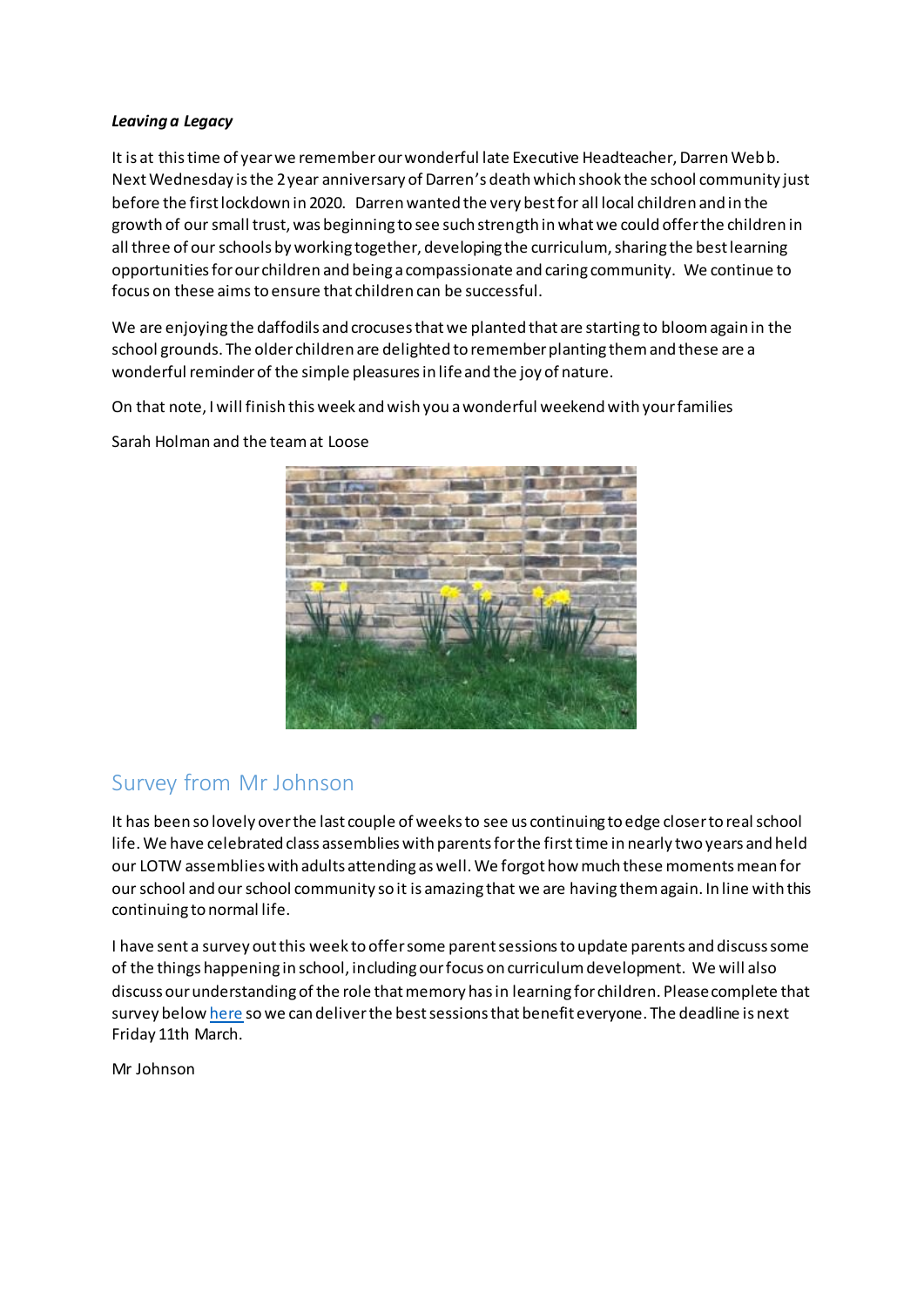### AHT News

Mr Hogwood here this week with an update on charities and the school council. Thank you to all those that voted for the charities the school council short listed. All of our charities got votes, but with 30% of the vote our charity for the remainder of the year is: Kent Air Ambulance. Look out for an update on a charity event we will hold in the summer term.

On Wednesday 2nd March I took the school council on a school trip to the Houses of Parliament. We went by train and the children were very excited. We walked along the Thames and saw Big Ben and the Houses of Parliament from the other side of the river which was spectacular. Inside we sat in the viewing gallery of the House of Commons to watch a small debate, there weren't many MP's there! We had a tour of the Palace of Westminster. After our tour we had a workshop where we debated a new law. The children spoke very well and came to a decision on their rule. The children were very well behaved and a credit to Loose Primary School. Thank you to Mrs Furniss and Mrs Brace for accompanying us.

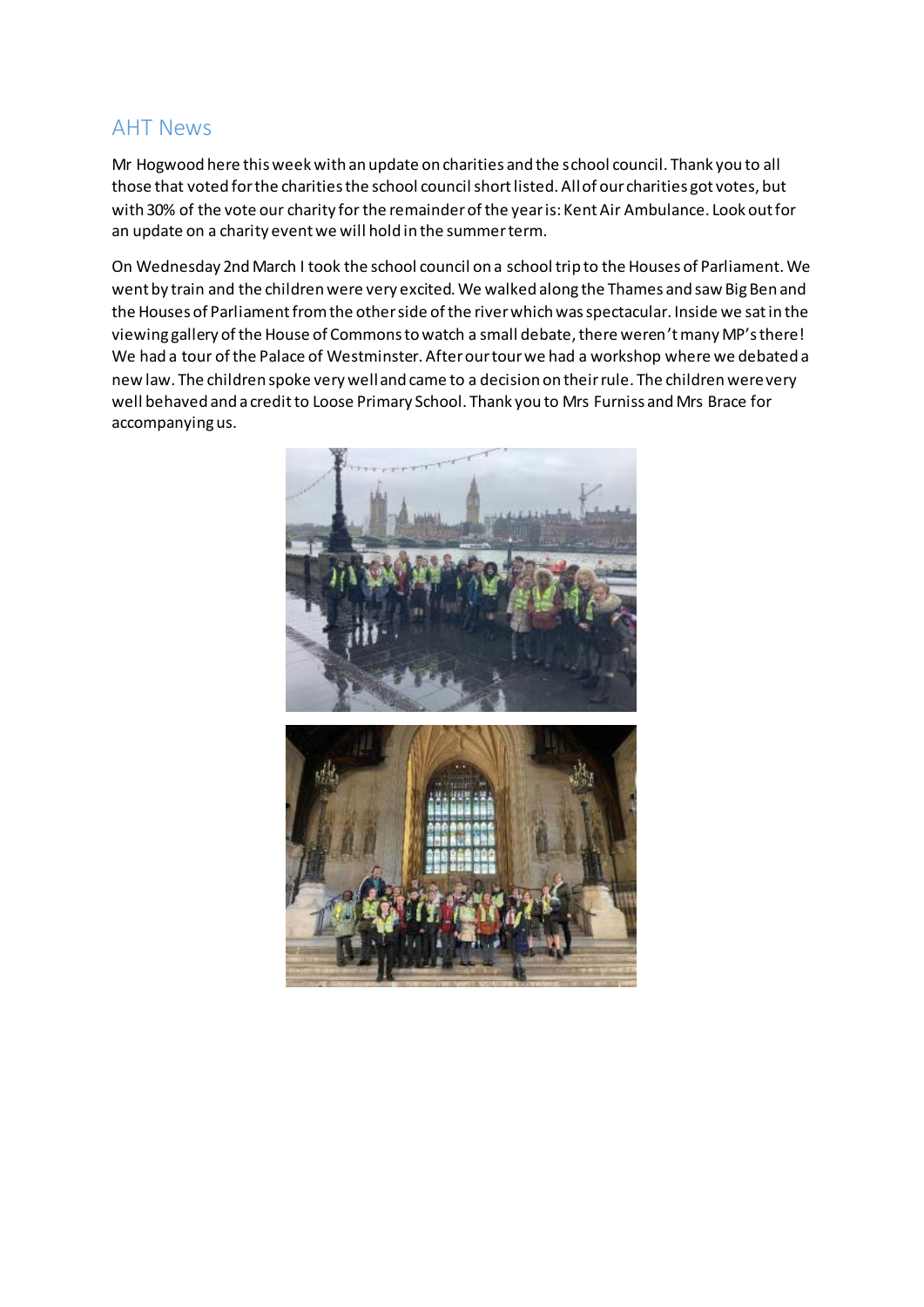

# Important - Secondary School Appeals

Further to the secondary school offers on Tuesday, if you are planning on completing a parent appeal, and would like a letter from the school to support this, you must let the school office know **no later than Friday 11th March**. Mrs Holman will co-ordinate these requests but if you would like us to include anything specific, any achievements or have input from a particular teacher, please let us know as soon as possible so these can be included in the letter. Mrs Holman will have the letter ready for your collection on Monday 21st March.

# Diary Dates

### *Term 4*

- 08 Mar Diamond Class Assembly parents invited Brook Hall 9am
- 08 & 09 Mar Year R vision & height/weight and Year 6 height & weight
- 08 Mar Wild Child Information Evening for Year 6 parents Orchard Hall 6.00-6.45pm
- 11 Mar KS1 SATs Information Meeting for Year 2 parents -Orchard Hall 2.45-3.15pm
- 15 Mar Sapphire Class Assembly
- 18 Mar Comic Relief more info to follow
- 18 Mar Parent Council Meeting
- 22 Mar Moonstone Class Assembly
- 23 & 24 Mar Loose Gets Lively Performances Cornwallis Academy
- 01 Apr Easter Church Services

01 Apr - Open Afternoon - chance to speak to your child's class teacher and look at their learning. Children can be signed out from 2pm onwards

01 Apr - Last day of term - children return to school on 19 April 2022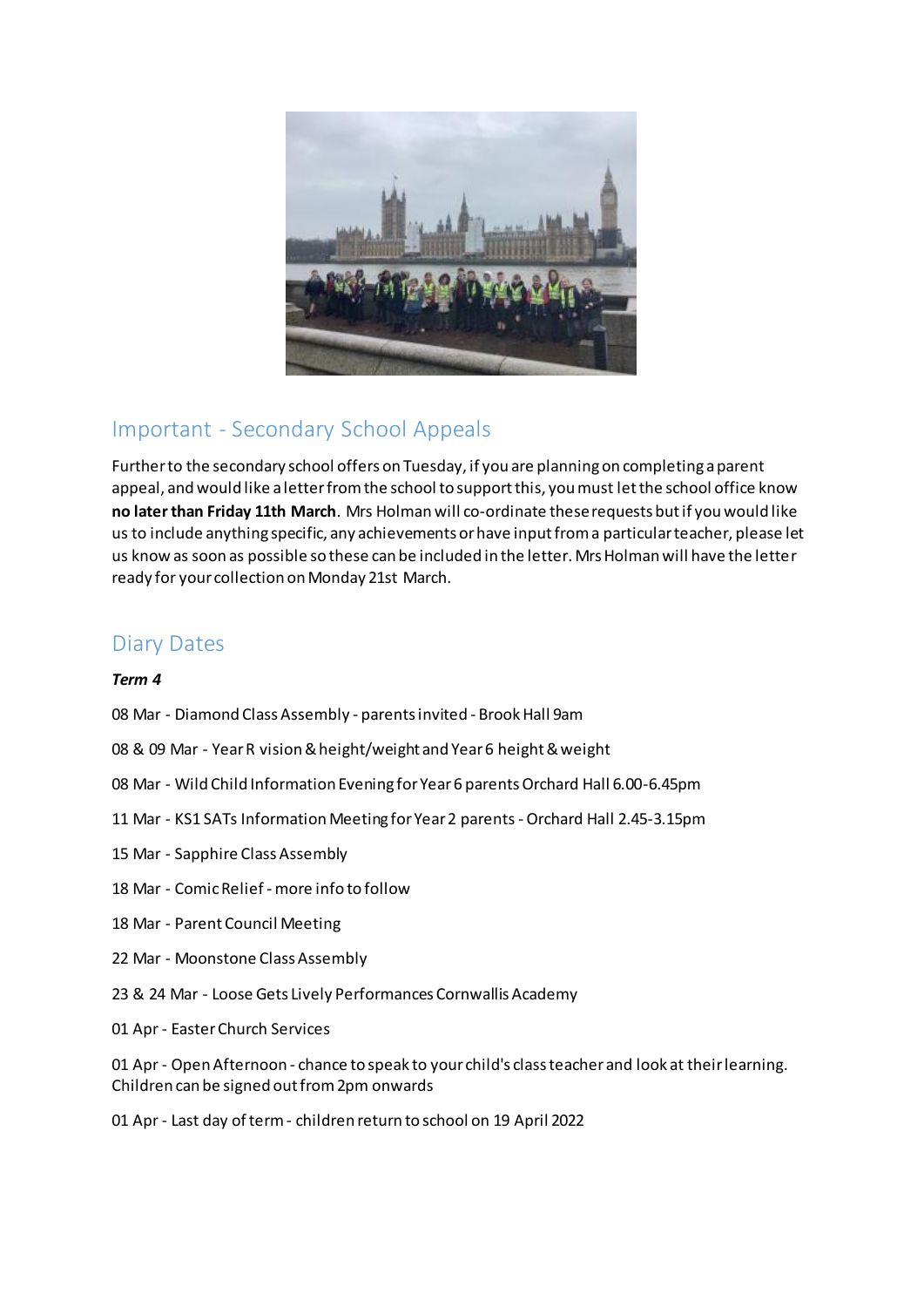

### Learner of the Week

Pearl - Arham B & William A Opal - Evie S Crystal - Arthur H Diamond - Harry C Sapphire - Back next week! Moonstone - Zach J Tanzanite - Chloe E Aquamarine - Faye A Turquoise - Callum V Coral - Darryl S Amber - James D Jade - Lucy S Emerald - Evainne-Ava W Onyx - Jerrica T Ruby - Jack L Topaz - Sofia M Sunstone - Owen A, Charlotte H Amethyst - Phora H Peridot -Alana C Zultanite - Phoebe H Quartz - William S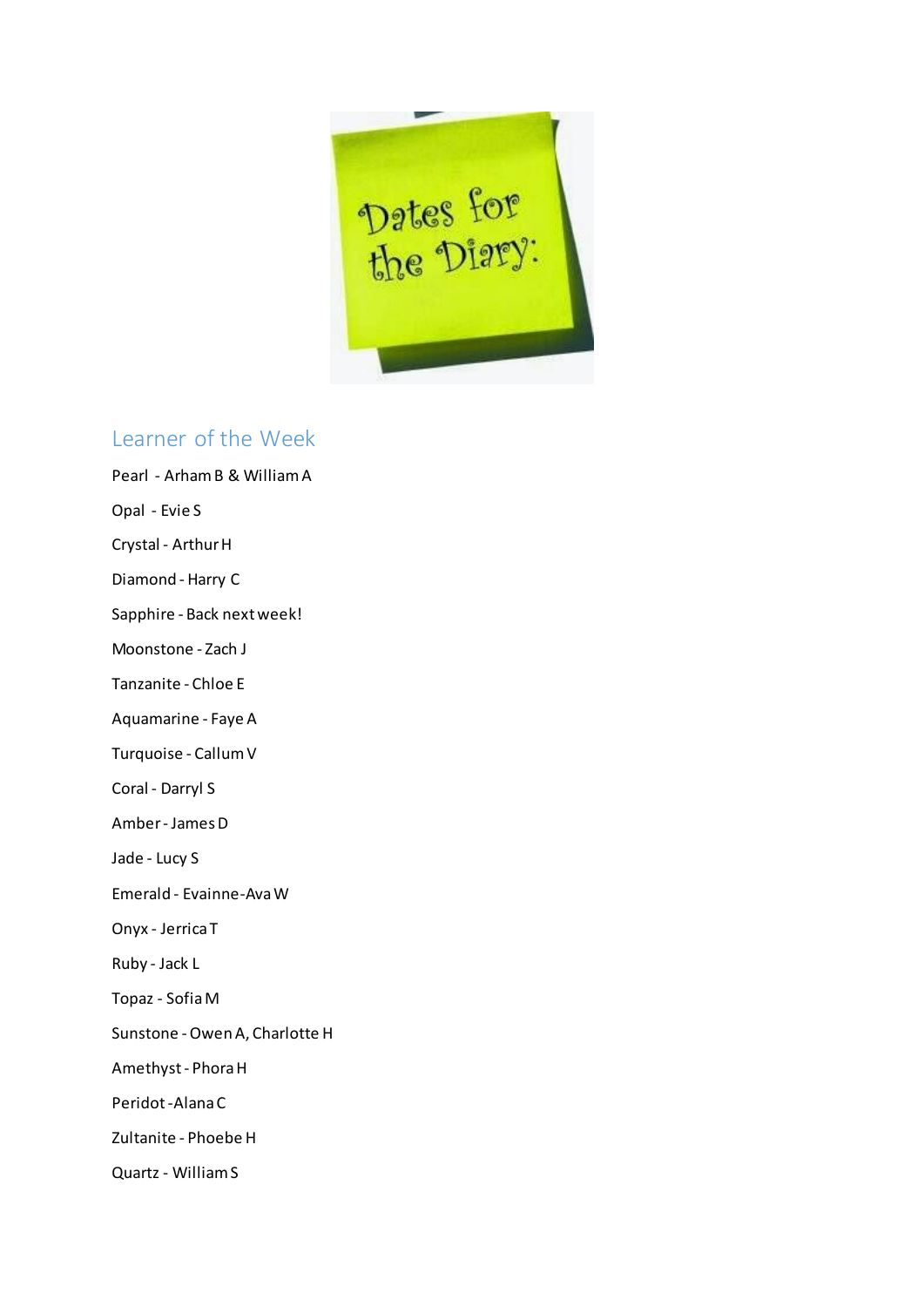

# World Book Day 2022

Yesterday, your children relished the opportunity to lose themselves in the magical world of books and we wanted to extend our gratitude to all parents and carers for the work that we know goes into preparing your children for this very special day. This year's Vocabulary Parade was our best yet and all children were excited to share their outfits, challenge words and love of reading with their friends and peers. Many children expressed how much they enjoyed the return of The Masked Reader and The Big Read and we are certain that they also look forward to purchasing a brand-new book with their £1 book vouchers. By the end of next week, Reading Leaders will have selected 5 Vocabulary Parade winners and we look forward to sharing these with you in the upcoming Reading Newsletter.

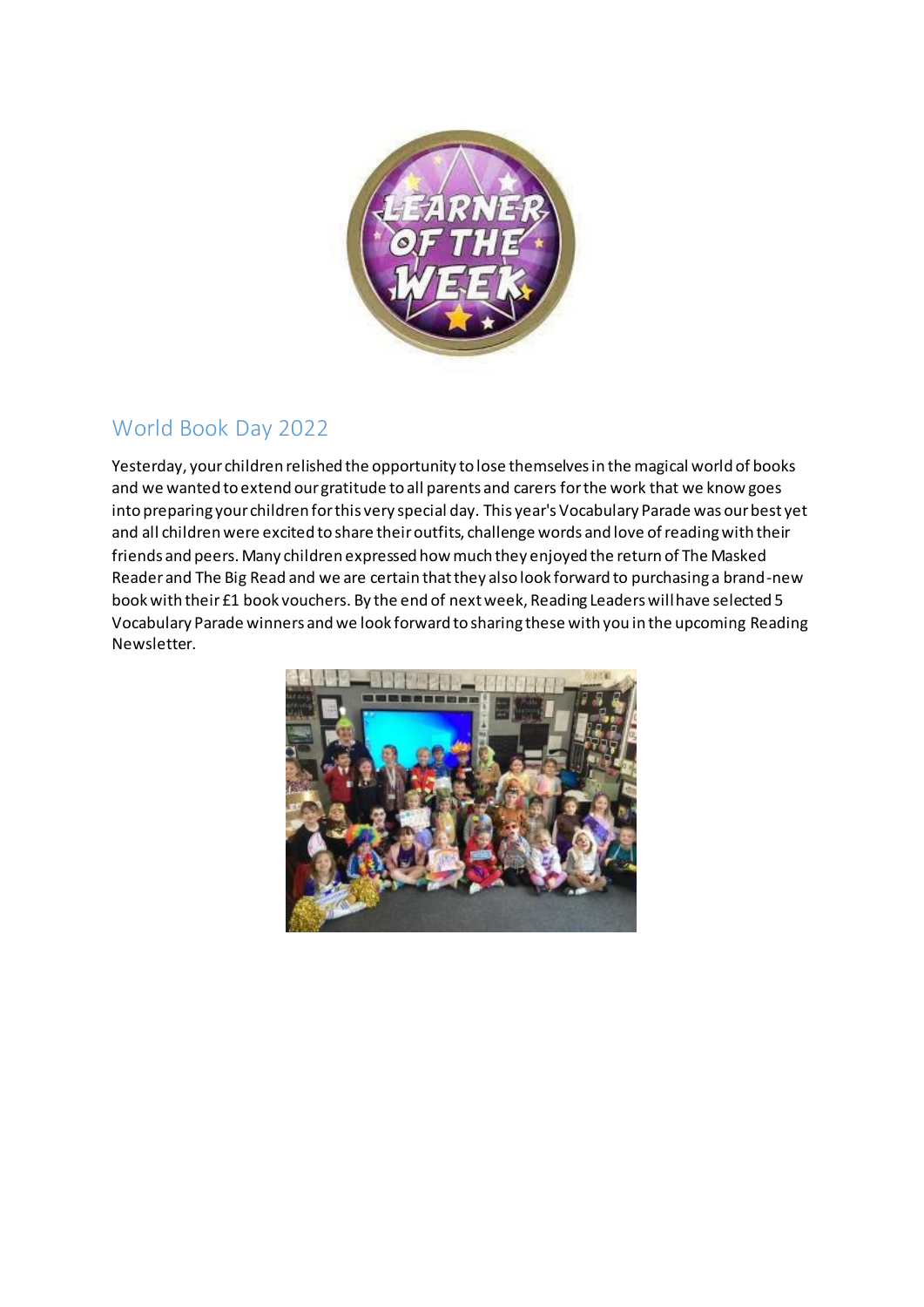

# National Online Safety

Young people today are spending more time than ever online and accessing a huge range of online platforms from gaming to streaming. It is so important that within the school community we ensure our children are using the internet responsibly and with respect. National Online Safety have developed a new mobile app for parents which aims to provide parents with the resources needed to understand and address online safeguarding risks. The app includes videos, webinars and guides on topics that will help you protect children online. If you are interested in this, please follow the link to download the app. <https://info.nationalonlinesafety.com/mobile-app>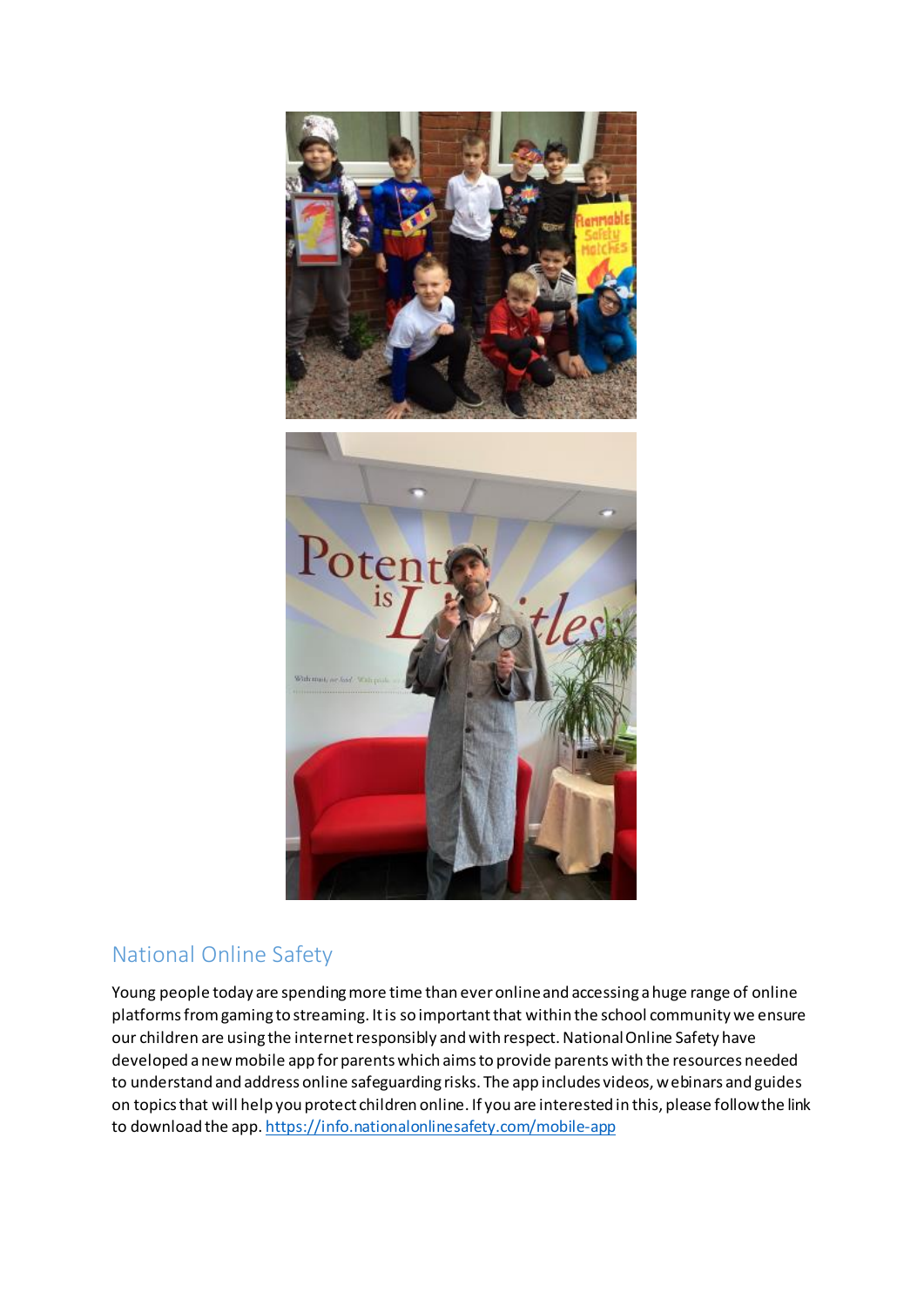# Netball Match

Yesterday 10 children from Year 6 played a netball match at Roseacre Primary School. All the children were a credit to our school and although we lost, the improvement from beginning to end was so noticeable, with great teamwork, as well as individual play. Thank you also to all the parents for transporting the children to the match and supporting our team, I know the children appreciated it. Well done to Amber C, Betsy C, Betsy E, Alex D, Henry W & Ivy L (Peridot), Emilia D, Caydence P, Megan S (Quartz), & Alex P (Zultanite)

Miss Carter

### House Points

1st - Donaldson 2nd - Attenborough 3rd - Parks 4th - Curie

Huge well done to Donaldson House this week!



### PTA Events & Dates

#### **PTA March Meeting**

You are all invited and welcome to join our next meeting on **Thursday 10th March, 8pm** at the Chequers pub, Loose village. Come to listen, find out more, chip in or add ideas etc. We would love to see you there.

### **Spring Raffle - Tickets on sale now!**